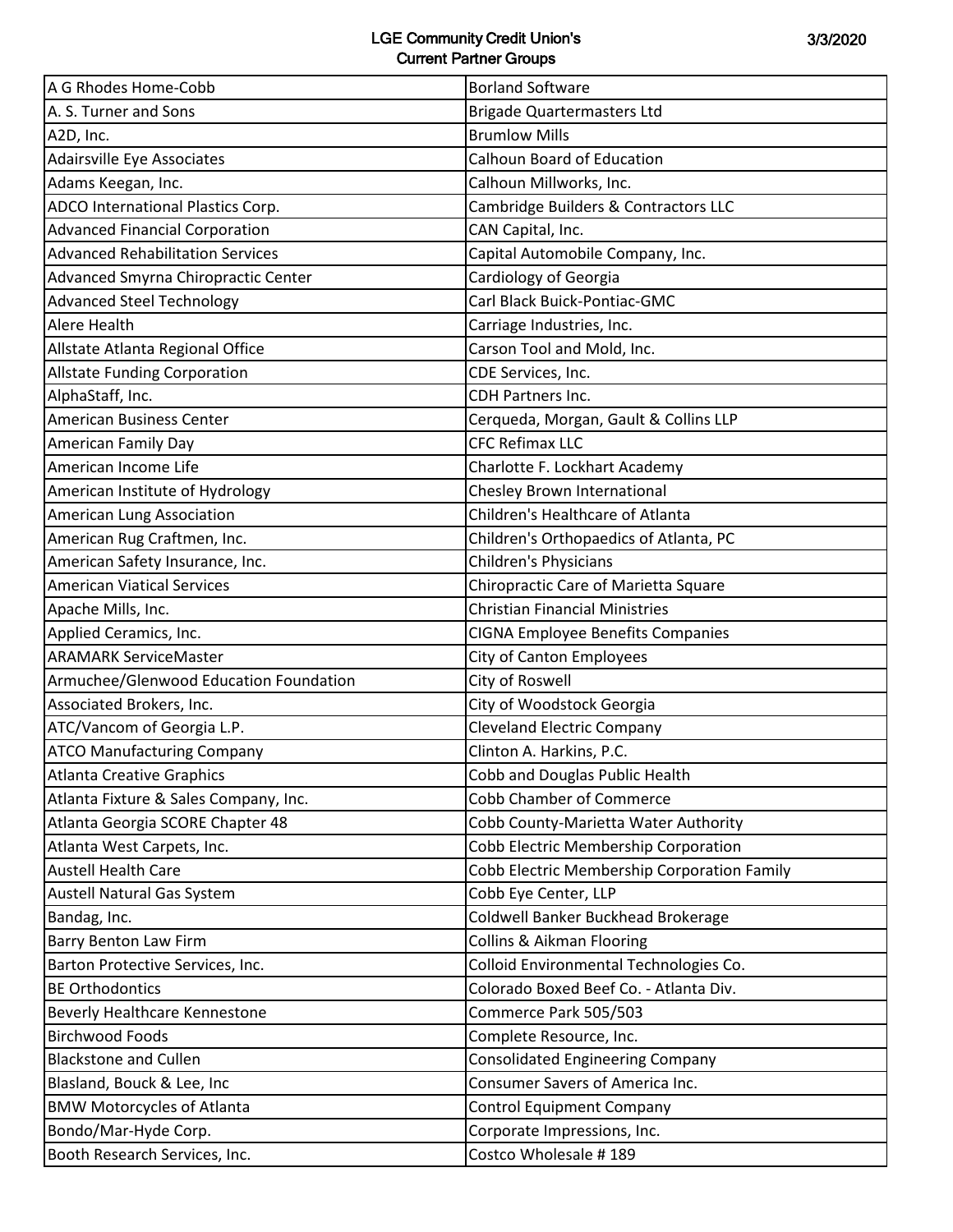| Crane Nuclear, Inc.                          | e-Solution Xperts, Inc.                          |
|----------------------------------------------|--------------------------------------------------|
| <b>Croy Engineering</b>                      | European Auto Service, Inc.                      |
| CryoLife, Inc.                               | <b>EVCO Plastics</b>                             |
| Crystal Marble Company, Inc.                 | e-Verifile.com, Inc.                             |
| <b>Cumberland Academy</b>                    | Experian                                         |
| <b>Cumberland Financial Group</b>            | F. M. Shelton, Inc.                              |
| <b>Custom Building Products</b>              | <b>FACET Technologies, LLC</b>                   |
| Custom Kuts Style Salon                      | <b>Financial Network Corporation</b>             |
| Cutler & Schulman                            | Fine Line Barcode Technologies                   |
| Dave and Buster's                            | <b>First Investors Servicing Corporation</b>     |
| Dawn Foods                                   | FlightsWorks, Inc                                |
| Day's Chevrolet                              | <b>Floyd Medical Center</b>                      |
| <b>Deerland Enzymes</b>                      | Foothills IGA Market                             |
| Del Development Corporation                  | Ford and Harrison                                |
| Delightful Dee Restaurant                    | Foundation Contractors, Inc.                     |
| Dennis Contracting, Inc.                     | Fox Systems, Inc.                                |
| Dermatology Associates of Atlanta            | Frazier Service Company, Inc.                    |
| Devereux Georgia Treatment Center            | <b>Futren Corporation</b>                        |
| <b>Digital Projection Incorporated</b>       | G.E.M. Contractors, Inc.                         |
| Display Industries Solutions, LLC            | <b>Galaxy Scientific Corporation</b>             |
| Don Wade's Youth Development Center          | Gardner Groff Greenwald & Villanueva, P.C.       |
| Dornier MedTech America, Inc.                | Gas South, LLC                                   |
| Doug Smith Production Consultants, Inc.      | Georgia Food Industry Association, Inc.          |
| Douglasville Nursing and Rehab               | <b>Georgia National Forms</b>                    |
| Douglasville/Douglas Co. Water & Sewer Auth. | Georgia Parent Teacher Association               |
| Dr. Glen S. Shear                            | Georgia Tech                                     |
| Drake International, Inc.                    | Georgia Waste Management of Atlanta              |
| Drs. Reese and Raphael                       | <b>Gevity HR</b>                                 |
| DWI Holdings, Inc.                           | Global Insulation & Fireproofing Company         |
| <b>Dynamic Laser Applications</b>            | <b>Global Link Logistics</b>                     |
| E. Smith Heating & Air Conditioning, Inc.    | Global Software Development, Inc.                |
| E.K. Williford and Associates, Inc.          | <b>Gordon County Board of Commissioners</b>      |
| East Cobb Veterinary Clinic                  | Gordon County Board of Education                 |
| Echota Fabrics, Inc.                         | Gordon Hospital                                  |
| Ed Voyles Acura, Inc                         | <b>Graphic Packaging International</b>           |
| Ed Voyles Chrysler-Plymouth, Inc.            | Greener Grass Lawn Care and Landscape Management |
| Ed Voyles Honda, Inc.                        | Guaranteed Reconstruction & Improvements, Inc.   |
| Ed Voyles Motor Company                      | <b>Gunold USA</b>                                |
| <b>Edward A. Scott Trucking Company</b>      | H. T. Hackney                                    |
| <b>Emerson Retail Solutions</b>              | Hampton Inn - Atlanta/Town Center                |
| Engineered Floors, LLC                       | Harris & Bunch, LLC                              |
| Engineered Specialty Products, Inc.          | Haverty's Furniture Companies, Inc.              |
| Enterprise Auto Maintenance                  | <b>Hayes Consulting Group</b>                    |
| Enterprise Rent-a-Car                        | Haynie & Litchfield, P.C.                        |
| <b>EPIC</b>                                  | HI Solutions, Inc.                               |
| ERC Parts, Inc.                              | <b>Hickory Hills Landscaping</b>                 |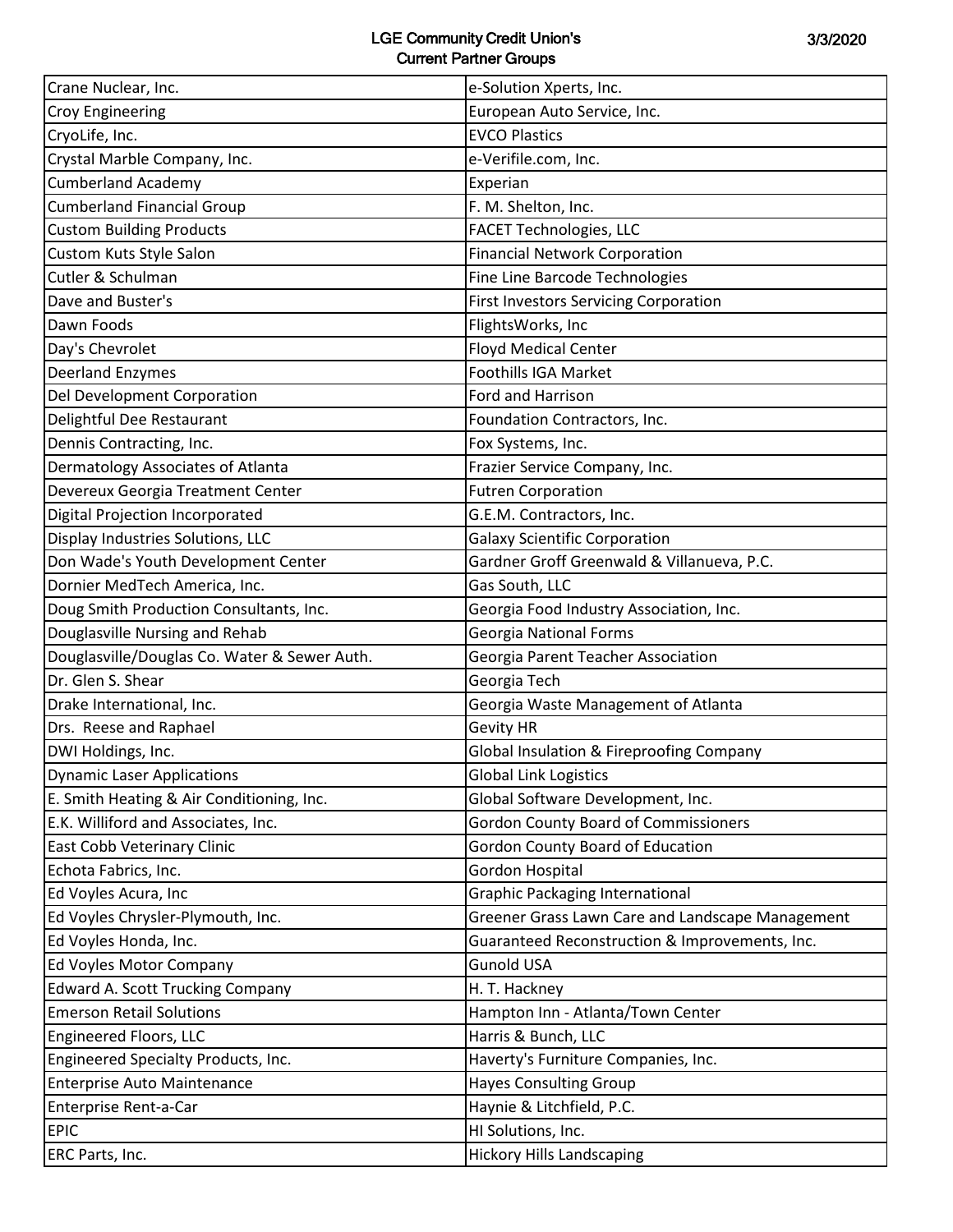| Hi-Tech Imaging                                 | <b>Marietta Communications</b>               |
|-------------------------------------------------|----------------------------------------------|
| <b>Horizons PEO</b>                             | Marietta Country Club, Inc.                  |
| Humane Society of Cobb County                   | Marietta Trophy & Engraving                  |
| IHS Solvent Solutions, Inc.                     | Martin & Assoc. Real Estate Appraisers       |
| InfoMart, Inc.                                  | <b>Mayfield Dairy Farms</b>                  |
| Inner Harbour Hospitals, LTD                    | Mayfield Dairy Farms - Greenville            |
| <b>Invacare Corporation</b>                     | <b>MB Appraisal</b>                          |
| <b>ISHIB</b>                                    | McCormick Company                            |
| JAMAL Inc.                                      | MedAdmin Solutions, Inc.                     |
| JHD Construction, Inc.                          | <b>Medical Innovations</b>                   |
| Jim Ellis Motors, Inc.                          | MED-TECH Resource, Inc.                      |
| John Anderson Service Company                   | <b>Metro Printing</b>                        |
| Johns Creek OBGYN                               | Millwright Local Union No. 1263              |
| Johnson Service Group, Inc.                     | <b>Mohawk Home</b>                           |
| <b>KDMS International LLC</b>                   | Mohawk Industries, Inc.                      |
| Kelvin Moss MD                                  | Moncrief Heating and Air Conditioning        |
| Ken Stanton Music, Inc.                         | Morgan Stanley Dean Witter, Inc.             |
| Kenco Logistic Services                         | Multi Media Services                         |
| Kennridge Psychological Associates              | Municipal Gas Authority of Georgia           |
| Kid's In Discovery of Self                      | Nalley BMW                                   |
| Killer Concepts Management                      | Nativity Lutheran Church                     |
| King Provision                                  | New Horizons Computer Learning Ctrs          |
| Kirk-Rudy, Inc.                                 | <b>Newcomer Magazine</b>                     |
| Kobelco                                         | <b>Noonday Baptist Association</b>           |
| Kyle Johnson PC                                 | North American Container Corporation         |
| L. M. Scofield Company                          | North Atlanta Urology Associates PC          |
| L-3 Communications Display Systems              | Northwest Telephone Answering Service        |
| Landmark Dodge                                  | <b>NOVA Commercial Construction Services</b> |
| Landmaster, Inc.                                | NyPro-Atlanta                                |
| Larco Georgia, Inc. dba Sonic Drive-In          | Oakview Nursing and Rehab Center             |
| Layton Graphics, Inc.                           | <b>Oasis Outsourcing</b>                     |
| Legacy Electrical Contractors, Inc.             | Old Fashion Foods, Inc.                      |
| LEM Masonry, Inc.                               | Orix Financial Services, Inc                 |
| <b>LGECCU Employees &amp; Family</b>            | <b>OrthoSport Physical Therapy</b>           |
| Lilburn Health and Rehabilitation Center        | <b>OWASA Family Medicine</b>                 |
| Lockheed Martin Aircraft & Logist. Ctrs         | Owen & Associates, Inc.                      |
| Lockheed Martin Corporation Employment          | Pacesetter Steel Service, Inc.               |
| M & S Logistics                                 | <b>Patchwerk Recording Studios</b>           |
| Mack Trucks, Inc.                               | Pathways Community Network, Inc              |
| Magnolia Plastics, Inc.                         | PATTCO Printer Systems Corporation           |
| Magnum Communications, Ltd                      | PCM Electrical Contractors, Inc.             |
| <b>Mail Centers Plus</b>                        | <b>PDS Technical Services</b>                |
| Management Control Methods, Inc.                | Peachtree Protective Covers                  |
| <b>Mannington Carpet Corporation</b>            | Pediatric Anesthesia Specialists, PC         |
| Marglen Industries, Inc.                        | Perfect Fit Industries                       |
| Marietta Aeronautical Museum & Education Center | Phillips Van Heusen                          |